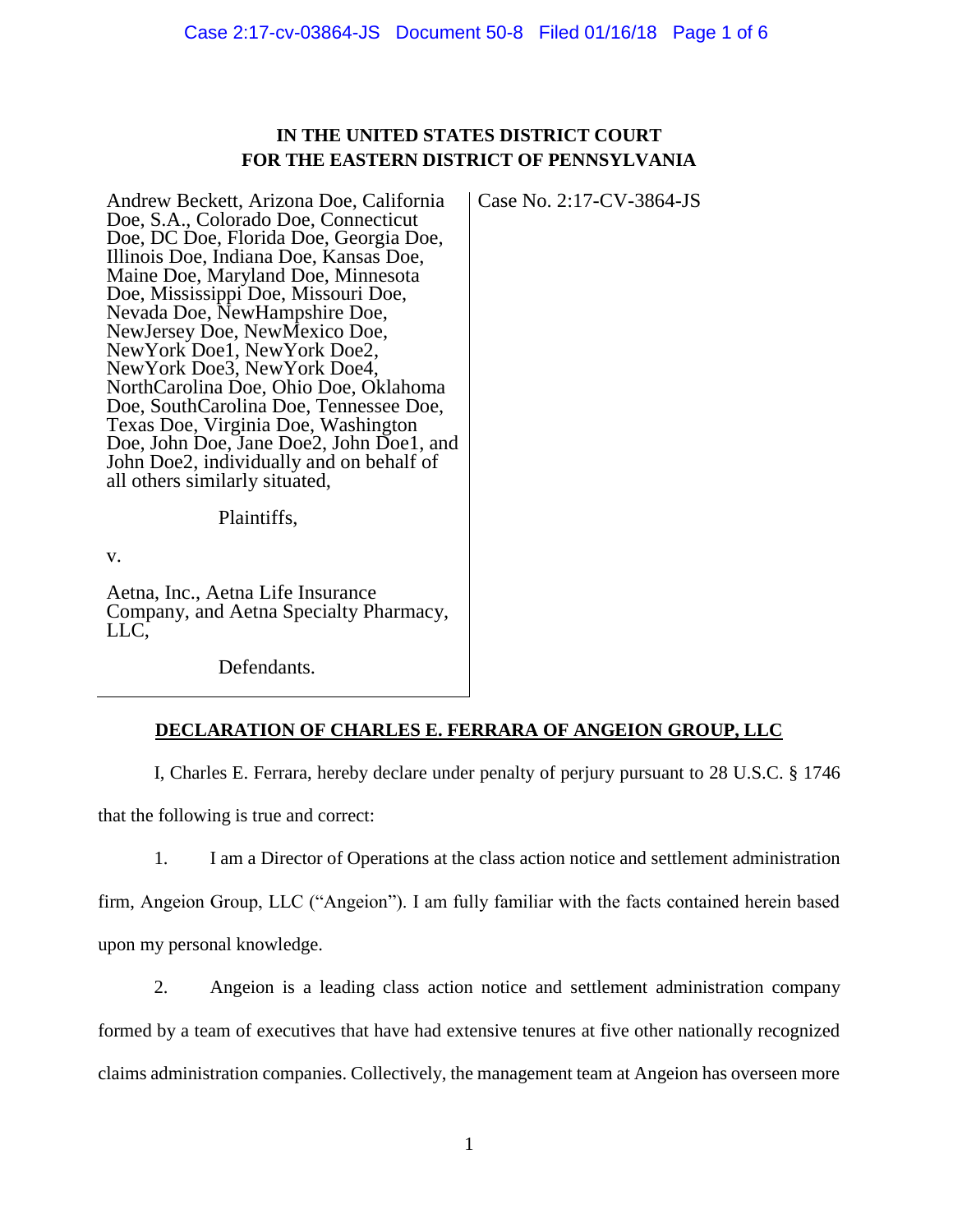#### Case 2:17-cv-03864-JS Document 50-8 Filed 01/16/18 Page 2 of 6

than 2,000 class action settlements and distributed over \$10 billion to class members. The executive profiles and company overview are available at [http://www.angeiongroup.com/meet\\_the\\_team.htm.](http://www.angeiongroup.com/meet_the_team.htm)

3. Angeion has successfully developed and implemented hundreds of notice campaigns involving various methods of media, including direct mailed notice, email notice, printed media notice, and digital and social media notice, for millions of potential class members in many cases.

4. Courts have repeatedly recognized Angeion's work in designing and implementing class action notice programs. For example:

- (a) On February 24, 2017, in *James Roy, et al. v. Titeflex Corp., et al.*, No. 384003V (Md. Cir. Ct. 2013), the Honorable Ronald B. Rubin noted in granting preliminary approval to the settlement: "*What is impressive to me about this settlement is in addition to all the usual recitation of road racing litanies is that there is going to be a) public notice of a real nature and b) about a matter concerning not just money but public safety and then folks will have the knowledge to decide for themselves whether to take steps to protect themselves or not. And that's probably the best thing a government can do is to arm their citizens with knowledge and then the citizens can make decision. To me that is a key piece of this deal. I think the notice provisions are exquisite.*" (emphasis added).
- (b) On May 12, 2016, in his Order granting preliminary approval of the settlement in *In Re Whirlpool Corp. Front Loading Washer Products Liability Litigation* **(MDL No. 2001) (N.D. Ohio)**, the Honorable Christopher A. Boyko stated: "*The Court, having reviewed the proposed Summary Notices, the proposed FAQ, the proposed Publication Notice, the proposed Claim Form, and the proposed plan for distributing and disseminating each of them,*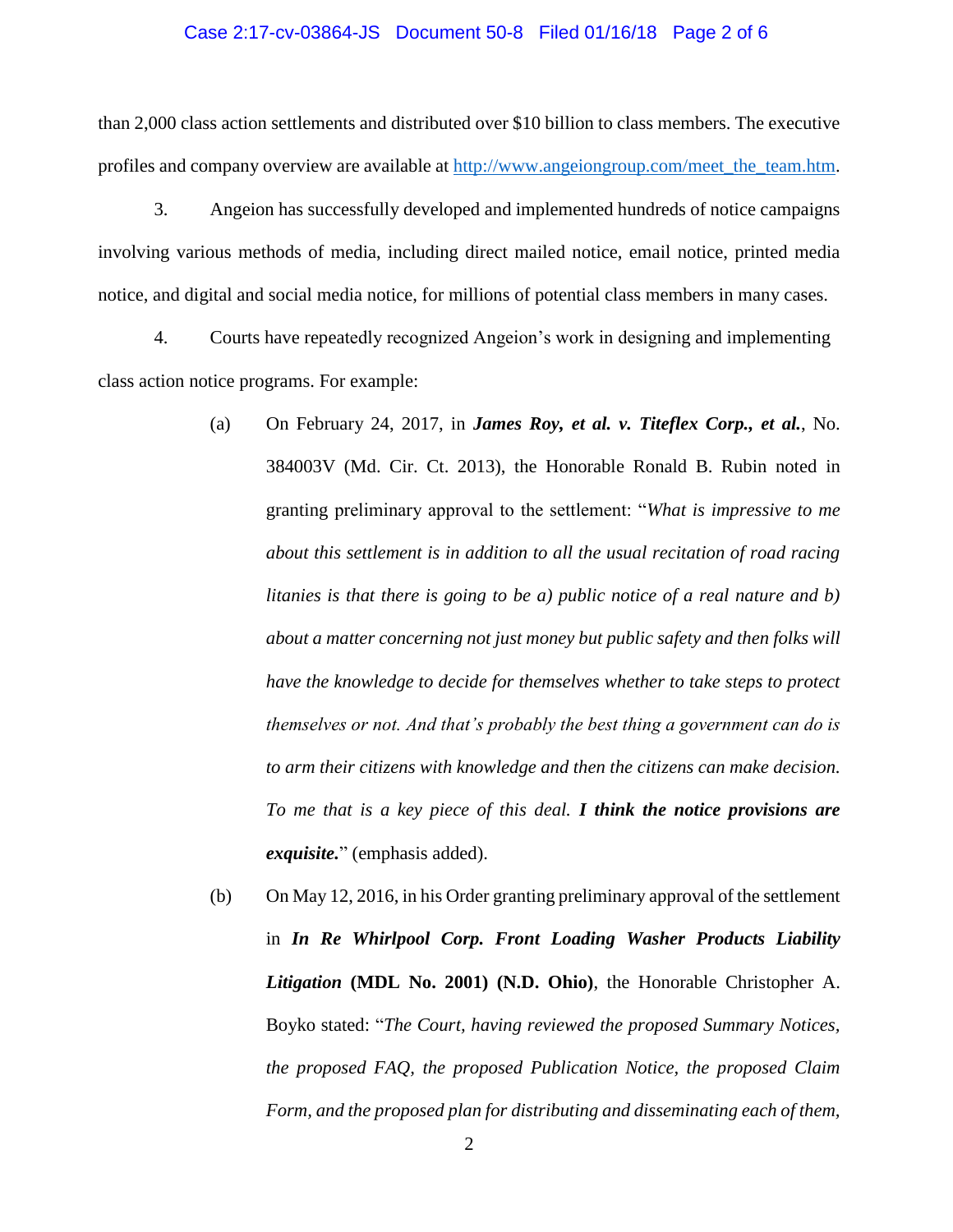# Case 2:17-cv-03864-JS Document 50-8 Filed 01/16/18 Page 3 of 6

*finds and concludes that the proposed plan for distributing and disseminating each of them will provide the best notice practicable under the circumstances and satisfies all requirements of federal and state laws and due process.*"

(c) In *Sateriale, et al. v R.J. Reynolds Tobacco Co.,* **No. CV 09 08394 CAS (C.D. Cal. May 3, 2016)**, the Honorable Christina A. Snyder stated "*The Court finds that the Notice provided to the Settlement Class pursuant to the Settlement Agreement and the Preliminary Approval Order has been successful, was the best notice practicable under the circumstances and (1) constituted notice that was reasonably calculated, under the circumstances, to apprise members of the Settlement Class of the pendency of the Action, their right to object to the Settlement, and their right to appear at the Final Approval Hearing; (2) was reasonable and constituted due, adequate, and sufficient notice to all persons entitled to receive notice; and (3) met all applicable requirements of the Federal Rules of Civil Procedure, Due Process, and the rules of the Court.*"

5. Angeion has also served as the court-appointed settlement administrator in cases involving privacy rights. For example, Angeion currently serves as the court-appointed Settlement Administrator in *In Re Ashley Madison Customer Data Security Breach Litigation***, No. 4:15-MD-02669-JAR (E.D. Mo.)**. In that case, the court granted final approval of the parties' settlement on November 20, 2017. The administration of *Ashley Madison* settlement involved the need by Angeion to closely safeguard class members confidential information and to communicate with them in a confidential, discrete and appropriate manner so as not to cause any further harm to class members or their personal or professional reputation.

6. Angeion has implemented and adheres to an Enterprise Risk Management ("ERM")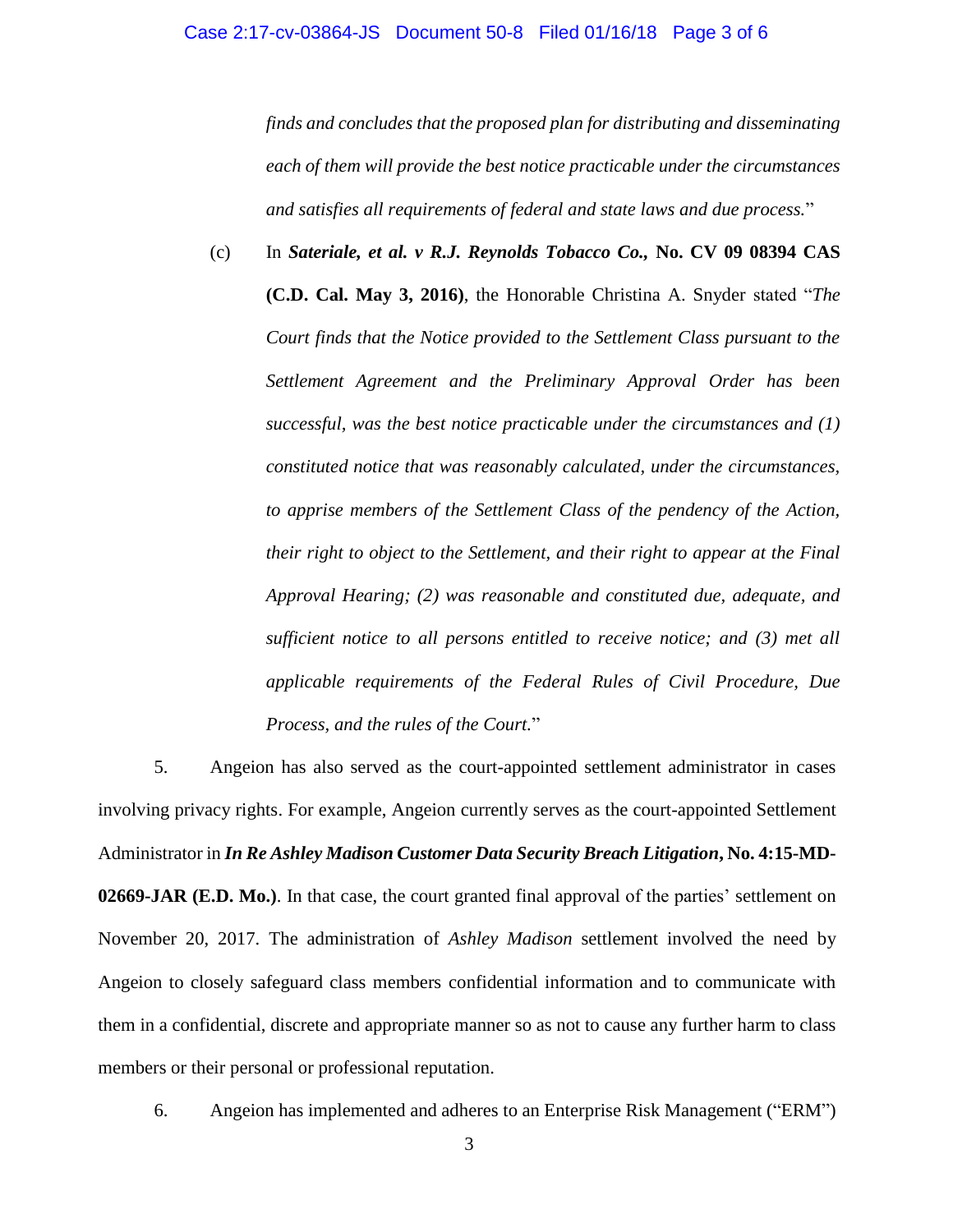# Case 2:17-cv-03864-JS Document 50-8 Filed 01/16/18 Page 4 of 6

Program to identify and minimize areas of risk, including Operations and Information Security. Specifically, Angeion has developed policies and procedures to secure its physical and network environments and to ensure the protection of data, including by maintaining a robust privacy policy to protect personally identifiable information and other confidential data. This policy covers Angeion and applies to all confidential and personally identifiable information that the company obtains in the course of administering class action settlements. Angeion also uses the Secure Mail Transfer tool and a Share File tool to send and receive confidential and personal information.

7. Angeion has also developed and implemented Network Access Policies including Access Control, Acceptable Use, Wireless Access, Password, and two factor authentications. Angeion also maintains Background Check and Employee Termination policies. All of these policies are designed to ensure that Angeion will zealously safeguard class members' confidential information.

8. Angeion's office space and server room are located within a high-rise office building with 24/7 security. The entrance to Angeion's office facility is staffed by a receptionist and/or is locked. The production facility is locked at all times and a keycard is required for access. The server room is located in the secure production area, secured with a biometric reader, and access is limited to key essential personnel. Angeion also maintains cameras in the space to ensure further security.

9. Angeion has carefully reviewed the Settlement Agreement in this case and is aware of and has agreed in writing to all terms of the Settlement Agreement as they apply to the Settlement Admininstrator.

10. Angeion understands that the Settlement Administrator shall perform all tasks and duties ascribed to it in the Settlement Agreement and as the Court may direct, including by preparing and submitting written status reports and declarations to Co-Lead Class Counsel and/or Counsel for Aetna at any time upon written request. *See* ¶ 3.1.2 of Settlement Agreement.

4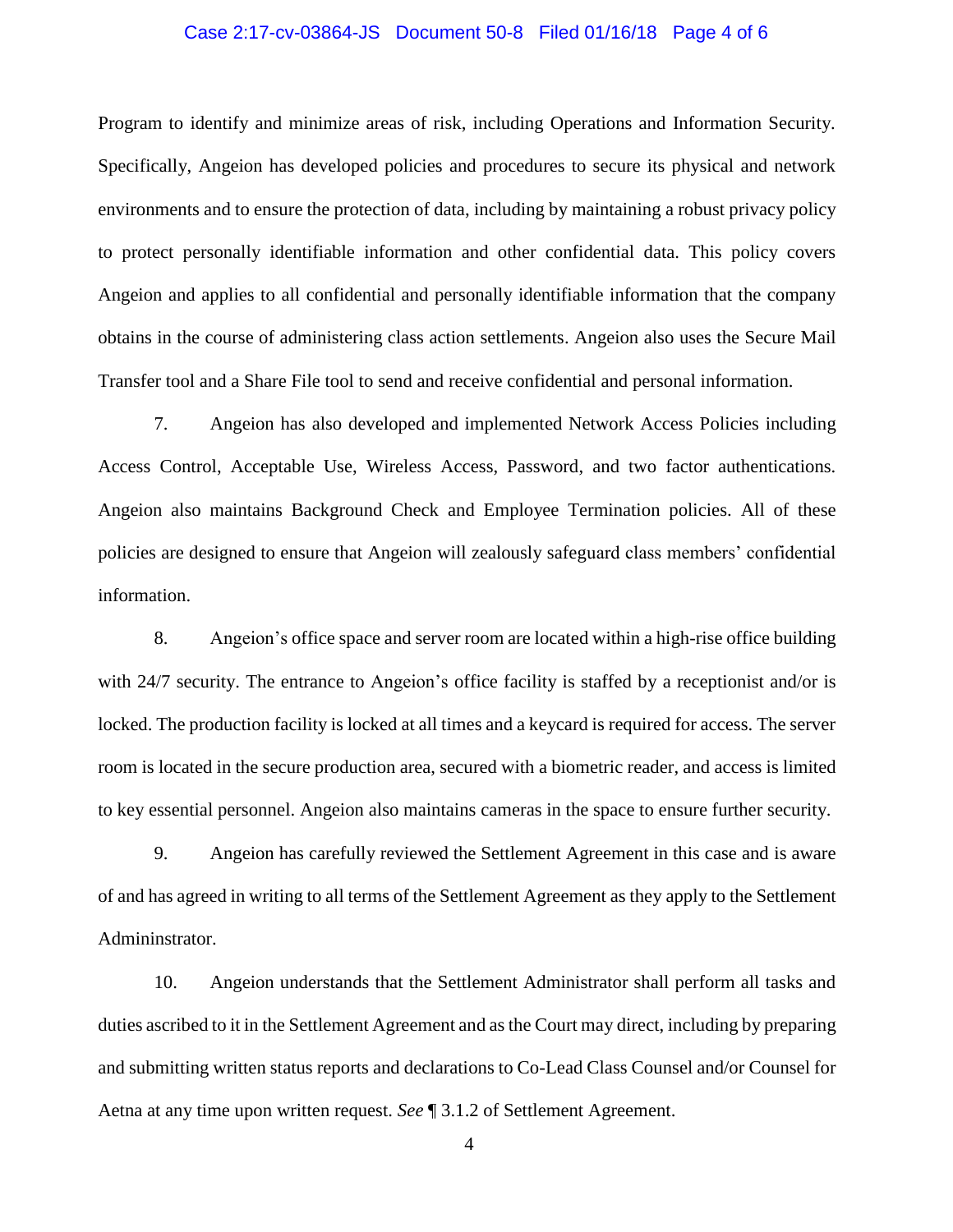#### Case 2:17-cv-03864-JS Document 50-8 Filed 01/16/18 Page 5 of 6

11. Angeion understands that it is not to share Settlement Class Member information with any person as provided in the Settlement Agreement. *See* ¶ 3.1.4 of Settlement Agreement.

12. Angeion is aware of all requirements set forth in Section 3 of the Settlement Agreement, including Paragraph 3.6, which provides that with respect to communicating with Settlement Class Members, Angeion will protect Settlement Class Members' privacy rights:

(a) by using an opaque envelope of appropriate and sufficient stock and with no transparent window so as to obscure the contents of the envelope;

(b) by using a return address on the outside of the envelope with no identifying information other than a P.O. Box, City, State and Zip Code;

(c) by including a statement on the front of the envelope stating that it contains "Confidential Legal Information – To Be Opened Only By The Addressee";

(d) by using a protective cover page that folds around the Notice of Class Action Settlement and that identifies that the information being provided therein is confidential and solely for reading by the Settlement Class Member; and

(e) by using paper stock that will protect the confidentiality of the contents of the envelope from being read through the envelope.

13. Angeion will process the Settlement Class Member Information provided to it by Aetna pursuant to the Court's Preliminary Approval Order through the U.S. Postal Service's National Change of Address database prior to mailing and shall discuss any discrepancies it may find with Aetna.

14. Angeion will implement the Notice Plan following the Court's entry of the Preliminary Approval Order. The Notice Plan is designed to meet the requirements of Rule  $23(c)(2)(B)$  of the Federal Rules of Civil Procedure, and includes: (a) direct notice by U.S. firstclass mail to all Settlement Class Members; (b) notice through the Settlement Website and the